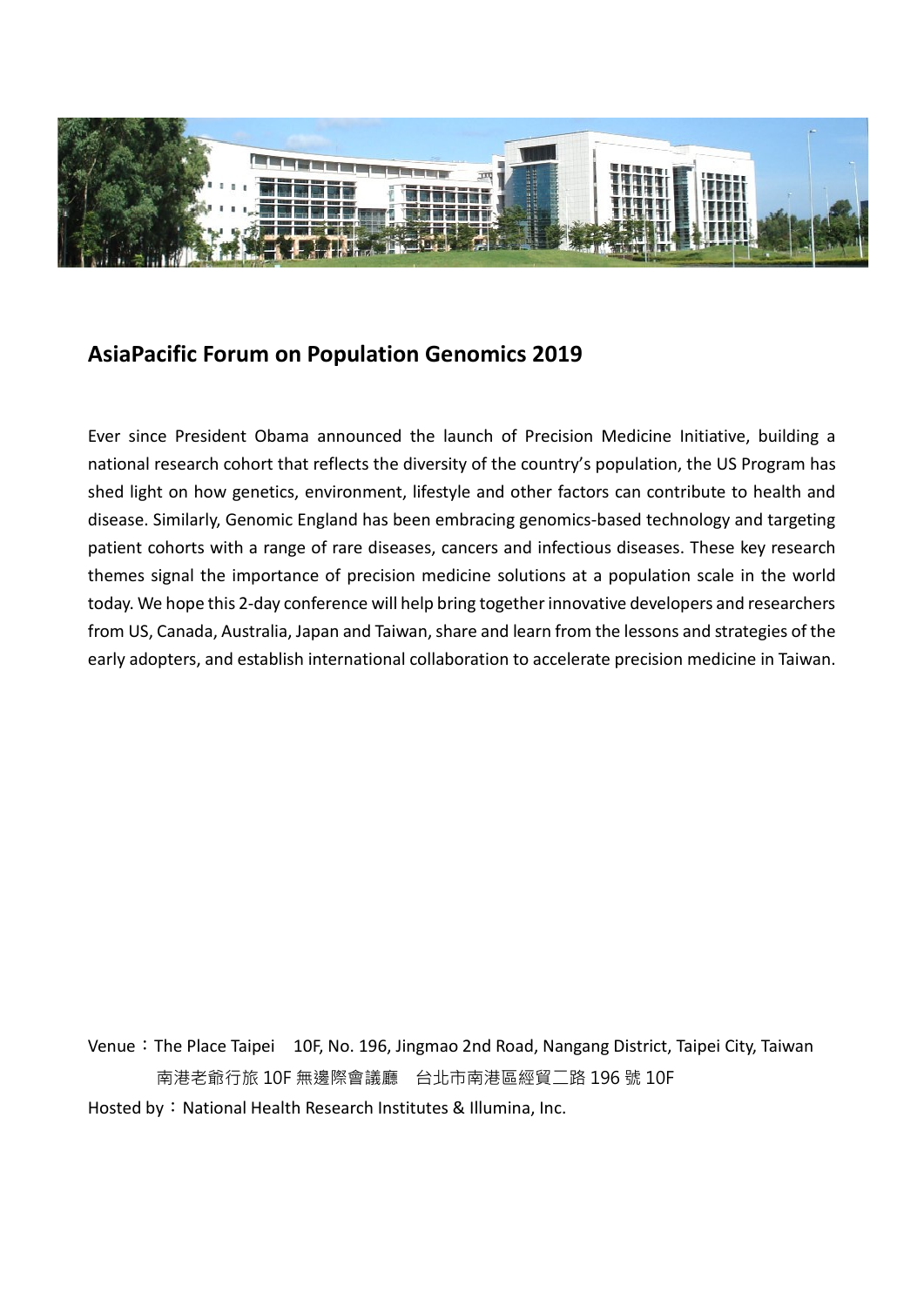# **Saturday IIGULY Agenda**

| <b>TIME</b>                            | <b>TOPIC</b>                                                                                                                                                               | <b>SPEAKER</b>                                                                                                                                   |  |
|----------------------------------------|----------------------------------------------------------------------------------------------------------------------------------------------------------------------------|--------------------------------------------------------------------------------------------------------------------------------------------------|--|
| <b>Session I: Press Conference</b>     |                                                                                                                                                                            |                                                                                                                                                  |  |
| 10:00-10:05                            | <b>Opening Remarks</b>                                                                                                                                                     | Kung-Yee Liang 梁 賡 義<br>President, National Health Research Institutes                                                                           |  |
| 10:05-10:15                            | Flagship Program of Precision Medicine<br>for AsiaPacific Biomedical Silicon Valley<br>Progress in Rare Diseases -<br>Announcement of Taiwan Rare Disease<br>Network, TRDN | Shih-Feng Tsai 蔡世峯<br>Director, Department of Research Planning and<br>Development, National Health Research Institutes                          |  |
| 10:15-10:20                            | <b>Genetic Testing Services of Rare Diseases</b><br>in Taiwan - from TFRD Aspect                                                                                           | Ruth Kuan-Ju Chen 陳冠如<br>Executive Director, Taiwan Foundation for Rare<br><b>Disorders</b>                                                      |  |
| 10:20-10:25                            | Clinicians' Perspectives on TRDN                                                                                                                                           |                                                                                                                                                  |  |
| 10:25-10:30<br>$10:30-$                | Patient Advocacy Groups' Perspectives on TRDN<br>Meet the Media                                                                                                            |                                                                                                                                                  |  |
| <b>Session II: Panel Presentations</b> |                                                                                                                                                                            |                                                                                                                                                  |  |
| <b>TIME</b>                            | <b>TOPIC</b>                                                                                                                                                               | <b>SPEAKER</b>                                                                                                                                   |  |
| 13:20-13:40                            | Registration                                                                                                                                                               |                                                                                                                                                  |  |
| 13:40-14:00                            | Flagship Program of Precision Medicine<br>for Asia-Pacific Biomedical Silicon Valley                                                                                       | Shih-Feng Tsai 蔡世峯<br>Director, Department of Research Planning and<br>Development, National Health Research Institutes                          |  |
| 14:00-14:25                            | Implementing Pharmacogenomics into<br><b>Clinical Care</b>                                                                                                                 | Mark Dunnenberger<br>Director, Pharmacogenomics, Mark R. Neamann<br>Center for Personalized Medicine, NorthShore<br>University HealthSystem, USA |  |
| 14:25-14:50                            | Trans-Ethnic Comparative Genomics Study<br>on Upper Tract Urothelial Carcinoma                                                                                             | Tzu-Chun Wei 魏子鈞<br>Attending Physician, Department of Urology, Taipei<br><b>Veterans General Hospital</b>                                       |  |
| 14:50-15:15                            | Using Novel Genetic Screening Paradigm<br>to Identify Key Genes for Brain<br>Malformations                                                                                 | Jin-Wu Tsai 蔡金吾<br>Associate Professor, Institute of Brain Institute,<br>School of Medicine, National Yang-Ming University                       |  |
| 15:15-15:45                            | <b>Refreshment Break</b>                                                                                                                                                   |                                                                                                                                                  |  |
| 15:45-16:10                            | <b>Genetic Alterations in Blood Cancer</b>                                                                                                                                 | Lee-Yung Shih 施麗雲<br>Professor, Internal Medicine, Chang Gung University<br>Attending Physician, Chang Gung Memorial Hospital                    |  |
| 16:10-16:35                            | Genetic Epidemiology and Precision<br>Medicine of Childhood Hearing<br>Impairment in Taiwan                                                                                | Chen-Chi Wu 吳振吉<br>Professor, Department of Otolaryngology, College of<br>Medicine, National Taiwan University                                   |  |
| 16:35-17:00                            | Diagnostic Odyssey of Rare Diseases                                                                                                                                        | Shuan-Pei Lin 林炫沛<br>Professor, Mackay Medical College<br>Senior Attending Physician, Department of<br>Pediatrics, MacKay Memorial Hospital      |  |
| 17:00                                  | <b>Meeting Close</b>                                                                                                                                                       |                                                                                                                                                  |  |